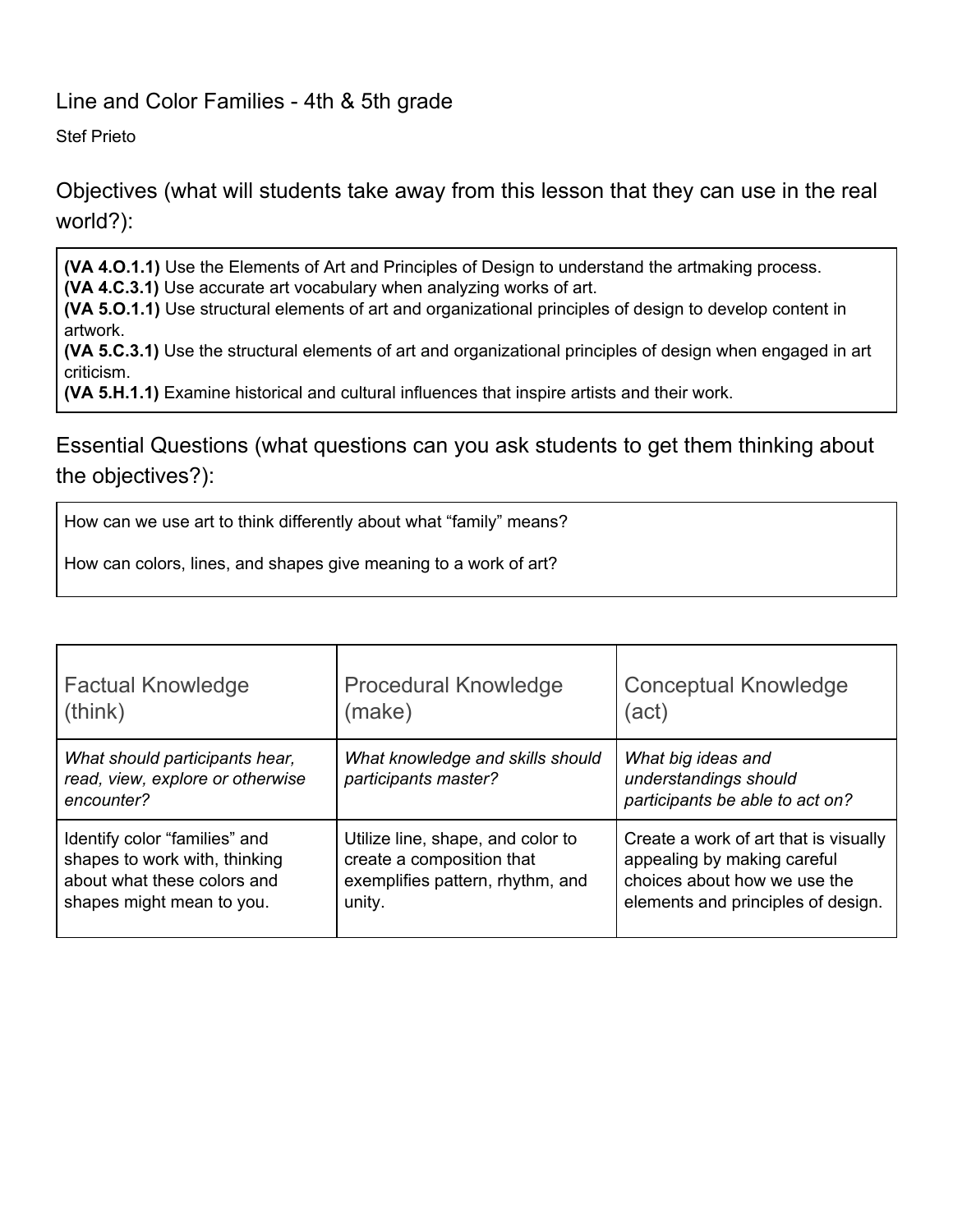Performance tasks (what will students do and how will I know if students have achieved my desired results from Stage 1?)

| Factual Knowledge (think)                                                                                                                             | <b>Procedural Knowledge</b><br>(make)                                                                                                                  | <b>Conceptual Knowledge</b><br>(act)                                                                                         |
|-------------------------------------------------------------------------------------------------------------------------------------------------------|--------------------------------------------------------------------------------------------------------------------------------------------------------|------------------------------------------------------------------------------------------------------------------------------|
| Participate in a class group<br>brainstorm, listing colors and then<br>collaboratively grouping them out<br>loud, then doing the same with<br>shapes. | Select a color family and shape to<br>use for composition, being mindful<br>of what these colors mean to you<br>and how the shape gives it<br>meaning. | Create a composition that is<br>aesthetically attractive using the<br>elements of art to show literal and<br>symbolic unity. |

Evidence of learning (what will I accept as evidence of student understanding and proficiency? DATA):

- 1. **Sketch/Plan**: Students should decide which colors/hues they will be using in their composition on a separate sheet of paper, perhaps sketching what shape they will work with or making swatches of the colors they will use. This will serve as documentation of students' beginning ideas, evidence that they were attentive during the group brainstorm, and a reference of their decision-making process for use during critique.
- 2. **Completed artwork:** Students completed compositions, with the tape border removed and the center completely filled using at least three different colors or hues.
- 3. **Participation in Critique/Exit Ticket:** Students should be able to verbally explain and justify their creative decisions before the class, as well as answer questions about their work. They will also turn in an exit ticket upon leaving the class where they respond to one or both of the essential questions.

*Some possible problems for the diverse learners...*

- Short attention span/easily losing focus during instruction and work time
- Lack of fine motor skills may debilitate students ability to create their composition
- Behavioral/emotional disturbances may cause frustration, anxiety, or loss of patience
- Visual disabilities may hinder application of color theory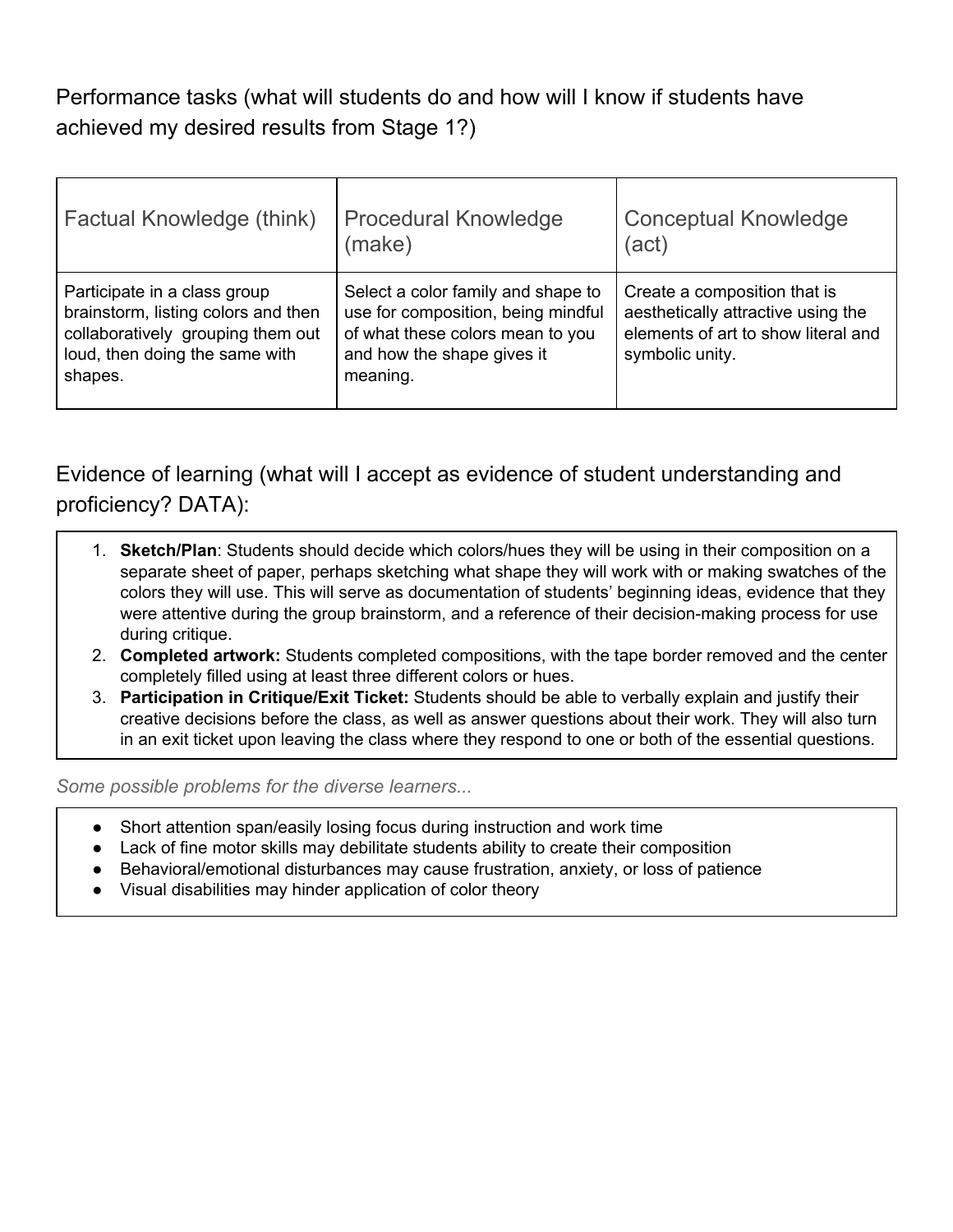## **What enabling knowledge (facts, concepts, principles) and skills (processes, procedures, strategies) will students need in order to perform effectively and achieve desired results?**

Basic understanding of color theory and the elements of art (color, line, and shape)

Planning/sketching an idea

Create a tape border/mask on paper

Draw repetitive line and shape

Explain/justify creative choices

## **What activities will equip students with the needed knowledge and skills?**

Class brainstorm and grouping activity

Looking at and discussing exemplar historical and contemporary work, as well as a completed and in-progress example with accompanying demonstration

#### What will need to be taught and coached, and how should it best be taught in light of performance **goals?**

Types of color "families:" complementary, primary, secondary, warm, cool, monochrome/gradient When working as a class to group colors, students will be asked questions like *"What mood does this* artwork give off?" "How does the presence of this color make you feel?" "Why do you think the artist used *this color?"*

Instruction will serve as an informal demonstration of how to talk about art, by using terminology associated with the project

Demonstration of how to create composition

## **What materials and resources are best suited to accomplish these goals?**

Examples of artists who use certain groups of colors to give their artwork meaning. [https://docs.google.com/presentation/d/1qVLQxmRCzdOCJYFYog-QbolgmYIS4MenWqwmulcZl6w/edit?usp](https://docs.google.com/presentation/d/1qVLQxmRCzdOCJYFYog-QbolgmYIS4MenWqwmulcZl6w/edit?usp=sharing) [=sharing](https://docs.google.com/presentation/d/1qVLQxmRCzdOCJYFYog-QbolgmYIS4MenWqwmulcZl6w/edit?usp=sharing)

Materials: Construction paper, scissors, artists' tape or masking tape, colored markers, ruler (optional)

# The Learning Plan

## *Brief description of the learning plan (think of this as how you will scaffold students through the answers to the questions above) - include divisions for days/times as you see fit:*

- DAY ONE
	- Introduce project with pre-assessment: Recall previous lessons on the elements of art, sharing favorite colors and shapes. Ask students to list colors and shapes. Mention that theme for school year is "family" and talk about how colors can be part of their own families. Ask students to think about the way they would group the colors they listed, create this web on the board. Through observation of student participation, gauge students' knowledge on color theory and "families."
	- Share examples of artists: Discuss the ways they use warm, cool, complementary, or monochromatic color schemes and ask students to talk about what they see, bringing attention to how the colors might imply meaning or context, giving background to the exemplar artworks.
	- After students see examples of artists' work, revisit the list of colors and shapes on the board. Adjust grouping as needed to give students ideas of color groupings and shapes to work with.
	- Show teacher's example of finished project: A square composition that features repetitive line and colors with one-inch borders along with an in-progress example that will be used to demonstrate the process.
	- $\circ$  Students will use the final moments of class to begin planning or/sketching their designs.